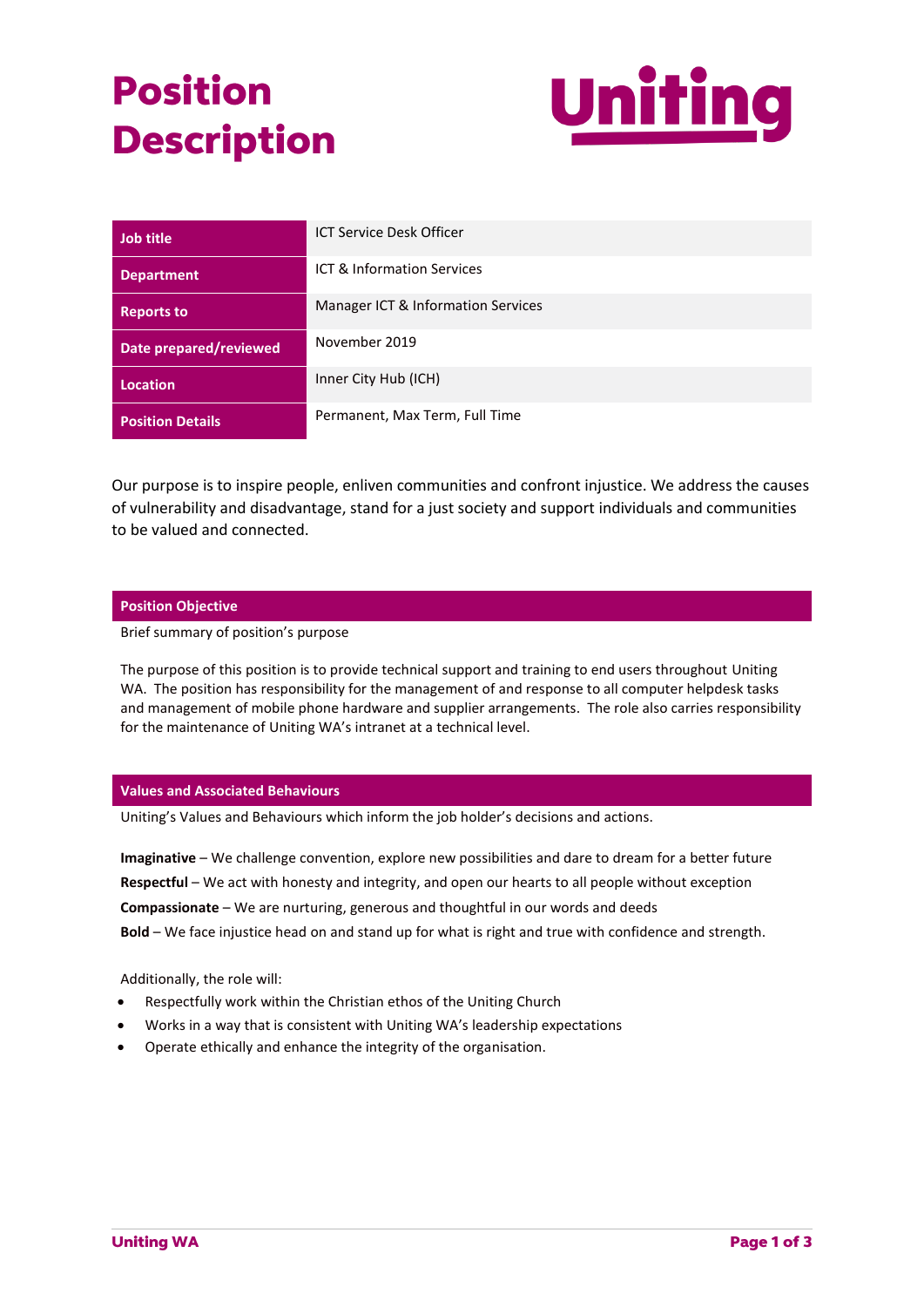## **Key Responsibilities**

These represent the key outputs of the job, the job's deliverables. They are not specific activities in themselves. These form the basis of the objectives and measurements set for the job holder under the Uniting Performance Management System annually.

- Download, install and maintain appropriate software as directed by the Manager ICT & Information Services
- Image computers with software packages to be distributed to staff depending on requirements
- Maintain computer systems and peripherals by installing, configuring, testing, troubleshooting, and repairing hardware
- Implement and maintain computer networks
- Provide support and guidance in the deployment and maintenance of computer infrastructure and the diagnosis and resolution of technical problems/issues
- Work with Active Domain, specifically:
	- o Creation, maintenance and deletion of user accounts
	- o Maintenance of User Groups and organisational Units
	- o Administration of user accounts
	- Implement appropriate permission requests
- Work with Exchange, specifically:
	- o Creation, maintenance and deletion of user accounts
	- o Administration of user accounts
- Responsible for the technical interface with Uniting WA's Internet, specifically:
	- o Maintenance of Uniting WA intranet
- Training of key staff in the use and updating of the intranet
- Tend to helpdesk tasks according to priorities
- Respond to inquiries about software and hardware faults
- Resolve software faults
- Determine software and hardware requirements to provide solutions to problems raised through the Helpdesk system.
- Administration of ShoreTel IP phone system, including:
	- o Assignment of new extensions
	- o Name Changes to extensions
	- o Voice Mail password resets
- Manage mobile phones across the business and maintain mobile phone registry
- Liaise with mobile phone providers for the purpose of activation and housekeeping of contracted phones
- Liaise with mobile phone providers) from a contract perspective in order to keep overall mobile phone costs as low as possible
- Monthly reporting and analysis on mobile phone usage in relation to both voice and data costs
- Any other duties that may arise from time to time which fall within the parameters of this role and within the level of skills, competency and training of the incumbent.

## **Standard Key Responsibilities (for all Uniting staff)**

- To operate within delegated authority and comply with legal, regulatory obligations and requirements of our internal policies and procedures
- Identify and deal (manage and monitor) with risks associated with Uniting